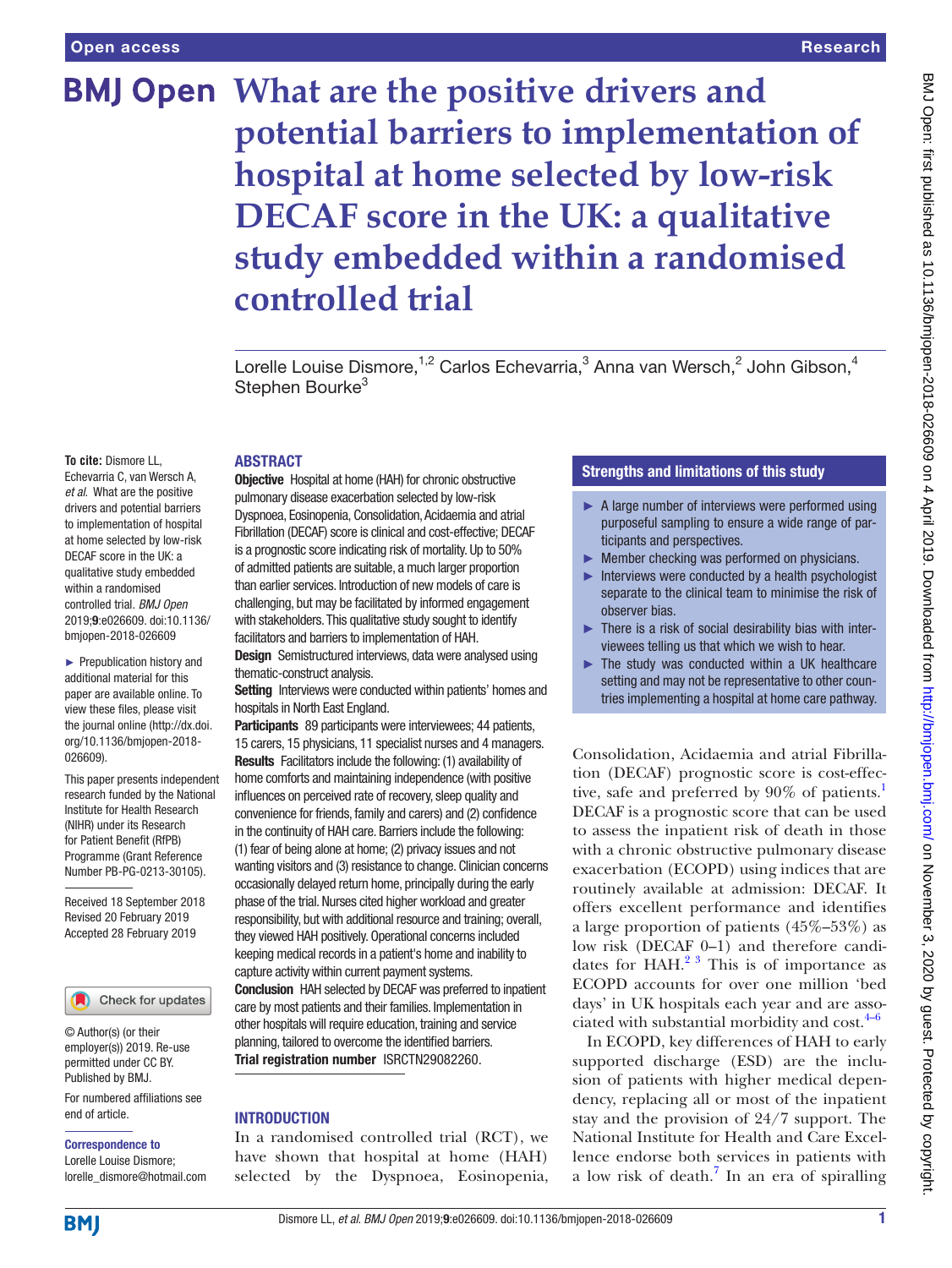healthcare demands and costs, providers are open to new models of care.<sup>[8](#page-6-4)</sup> Qualitative studies aid implementation of novel clinical services and add validity to the results of RCTs.<sup>9 10</sup> Within our RCT, we undertook an embedded qualitative study to identify positive drivers and potential barriers to HAH for ECOPD selected by DECAF and assist wider implementation.

## **METHODS**

#### **Participants**

Participants included patients within the HAH and usual care (UC) arms of the RCT, their carers, patients who declined enrolment in the RCT, clinicians and hospital managers. Patients in HAH and UC were purposively selected (CE and LD) in relation to gender, age, socioeconomic background, chronic obstructive p ulmonary disease (COPD) severity (ie, breathlessness by the extended, modified research council dyspnoea score; forced expiratory flow volume in 1 s and previous admissions) and reasons for their preferred place of care. All respiratory specialist nurses (RSNs) and consultants, and key acute physicians and managers were invited. Ethical approval was granted by NRES Committee North East-Sunderland (Ref: 13/NE/0275) and the trial was registered (ISRCTN: 290082260). Participants received a telephone call to confirm participation in interviews, informed consent was obtained for the interviews and all participants were anonymised/given pseudonyms.

Semistructured interviews were carried out with 89 participants, which included 44 patients, 15 carers, 15 physicians, 11 RSNs and 4 managers (Hospital: General Manager, operational service manager and finance. Community: Adult Social Care manager). Eight patients and carers were interviewed together at their request; all other interviews were one-to-one. One study participant was interviewed in hospital, all other participants and carers were interviewed in their home. Participant characteristics are shown in [table](#page-1-0) 1. The term 'decliners' refers to patients who declined participation in the RCT, but consented to interview within this study. Most decliners

were interviewed in hospital. Interviews were conducted until data saturation was reached.

Patients participating in the RCT who had a carer (unpaid individual who helped with daily needs) were identified. Carers were asked to complete the Zarit Burden Interview at baseline, 14 days and 90 days. The Zarit Burden Interview is a multidimensional scale that measures caregiver burden. We planned to present the median values and data range by group, without inferential statistics.

#### **Interviews**

Prior to the RCT, the interview schedules were developed within a pilot HAH service and further informed by feedback from inpatients recovering from ECOPD. The final semistructured interview schedule (see online [supple](https://dx.doi.org/10.1136/bmjopen-2018-026609)[mentary file\)](https://dx.doi.org/10.1136/bmjopen-2018-026609) contained a series of open-ended questions, such as, 'If in the future HAH is routinely available, would you choose to have treatment at home or in the hospital and why?'

The interviews were designed to explore patients' experience of receiving HAH and UC, preference and perceived influencing factors. The role of the carer within both structures of care and carer burden was assessed. Clinical and organisational factors that impact on professional's experiences were explored. Patient and carer interviews were arranged postdischarge, and all interviews were audio-recorded and transcribed verbatim.

In the subgroup of decliners, interviews were shorter and more focused on issues related to participation with HAH.

Participants experiences of HAH and UC were explored, with an aim to uncover the drivers and barriers towards the new care pathway; therefore, the transcripts were analysed using a combined inductive-deductive method known as 'thematic-construct analysis'.<sup>11</sup> Data were read for communalities working from a critical perspective.

Researchers remained as faithful as possible to the participants' own accounts using an inductive approach while looking deductively for discourses that were in line with positive drivers and potential barriers of the new

<span id="page-1-0"></span>

| Description of participants<br>Table 1 |    |                                                                                                                                                                                                                     |  |  |  |  |  |
|----------------------------------------|----|---------------------------------------------------------------------------------------------------------------------------------------------------------------------------------------------------------------------|--|--|--|--|--|
| <b>Participant role</b>                | n  | <b>Description</b>                                                                                                                                                                                                  |  |  |  |  |  |
| Patients participating                 | 31 | 16 from UC, 15 from HAH. Mean (SD) age=68 (10) years; 52% women; median (IQR) eMRCD<br>score=4 $(3-4)$ ; mean $(SD)$ FEV1=43.4 $(18.7)$ per cent predicted and previous admissions for an<br>exacerbation= $0(0-2)$ |  |  |  |  |  |
| Decliners                              | 13 | Mean (SD) age=73 (11) years; 77% women; median (IQR) eMRCD score=4 (4-4)                                                                                                                                            |  |  |  |  |  |
| Carers                                 | 15 | Mean (SD) age=61 (11) years, 53% women, 80% were the patient's partner. Five carers' relatives<br>received UC and 10 carers' relatives received HAH                                                                 |  |  |  |  |  |
| <b>RSNs</b>                            | 11 | Mean (SD) age=39 (11) years, 100% women, mean (SD) years' experience=7 (5) years                                                                                                                                    |  |  |  |  |  |
| Physicians                             | 15 | 11 respiratory consultants, three acute care physicians and one specialist registrar; mean (SD)<br>age=41.5 (6) years, 71.4% were men, mean (SD) years reported experience=12 (6)n years                            |  |  |  |  |  |
| Managers                               | 4  | Three secondary and one social care; mean (SD) age=50 (2) years, 50% were women                                                                                                                                     |  |  |  |  |  |
|                                        |    |                                                                                                                                                                                                                     |  |  |  |  |  |

eMRCD, breathlessness score; FEV1, forced expiratory volume; HAH, hospital at home; RSNs, respiratory specialist nurses; UC, usual care.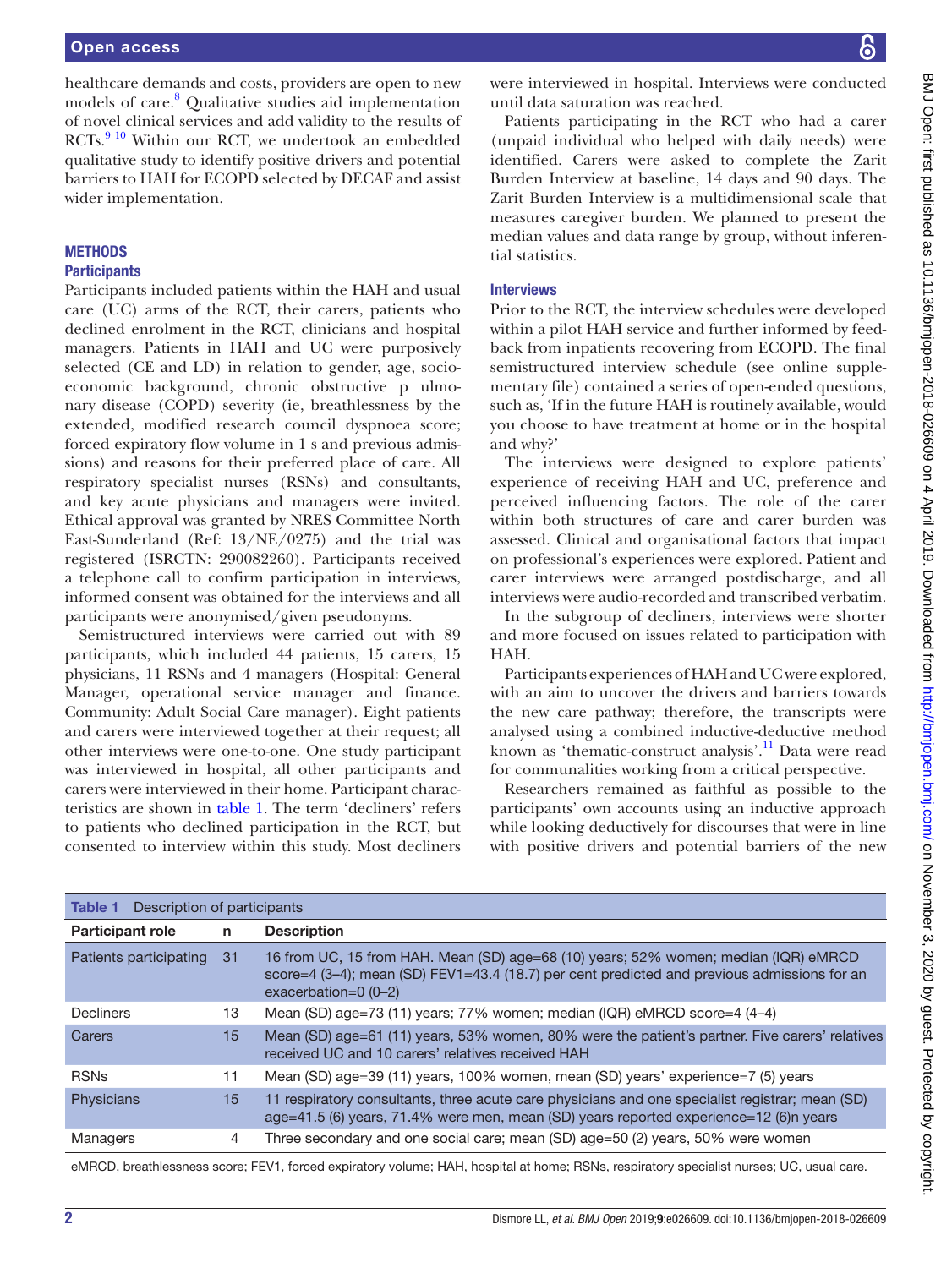# Box 1 Social constructions of HAH

<span id="page-2-0"></span>Positive drivers for HAH

- ► Availability of home comforts and maintaining independence.
	- Perception of a quicker recovery with HAH and positive effects on perceived breathlessness.
	- Improved sleep and nutrition.
	- More convenient place to be with friends and family.
- ► Confidence in the continuity of HAH care.
	- Feelings of safety, reassurance and appreciation.
	- Personalised relation and specialist expertise of the RSN.
- Potential barriers and negative influences for HAH care pathway
- ► Fear of being alone at home.
- ► Privacy issues and not wanting visitors.
- ► Resistance to change.
	- Reluctance to accept removal of nebulised therapy.
	- Challenging clinician's preconceptions, accepting a new model of care and operational concerns.
- ► Negative influences of HAH.

Other insights

- ► Unintentional change in UC.
- ► Early uncertainty with HAH selected by DECAF.

DECAF, Dyspnoea, Eosinopenia, Consolidation, Acidaemia and atrial Fibrillation; HAH, hospital at home; RSN, respiratory specialist nurse; UC, usual care.

care pathway. Each interview transcript was read and re-read by three authors (LLD, AvW and SB) to ensure familiarisation with the data; the authors independently coded the data and identified themes. The interpretations were discussed, and the final themes and subthemes were agreed on (see [box](#page-2-0) 1).

Member checking was performed with physicians due to non-familiarity of the new care model. All physicians were sent their own transcripts and asked whether they still agreed with their responses to which three agreed to be interviewed again. Member checking was not performed in other groups because interviews with patients and nurses were longer, they were all familiar with the care provided, numbers were larger and we did not want to overburden individuals.

Decliners were interviewed (with consent) to elicit their reasons for declining enrolment in the RCT and whether they would consider HAH in the future, if shown to be safe and effective.

# Clinical structure of care

#### Hospital at home

HAH provides care for patients within their home for a condition that would otherwise require inpatient care.<sup>[12](#page-6-7)</sup> HAH involved treating patients at home supported by a nurse-led respiratory specialist service, after a brief inpatient assessment. Patients were not regarded as sufficiently well for discharge. Further information on the service is available including structured clinical assessment sheets and the HAH manual within the online [supplementary](https://dx.doi.org/10.1136/bmjopen-2018-026609) [file](https://dx.doi.org/10.1136/bmjopen-2018-026609) of the  $\text{RCT}$ <sup>[1](#page-6-0)</sup>

#### Usual care

Patients were managed in accordance with usual hospital care. We engaged with clinical staff, emphasising that clinical decisions should not be influenced by trial participation.

#### Patient and public involvement

The semistructured research interviews, intervention (HAH) and outcome measures were informed by interviews with patients and family members, including carers. Most were happy with treatment within HAH provided this was safe. Key concerns with HAH were as follows: clinical deterioration at home, delayed treatment and lack of social support/increasedcarer burden. Direct telephone contact, 24/7, to the respiratory team and the availability of same day social support addressed these issues. Furthermore, we used a validated tool to assess carer burden. An expert patient and non-expert patients informed the selection of health-related questionnaires and measures of service acceptability. Patients with acute ECOPD assessed different home-monitoring devices for acceptability and comfort and reviewed the written description of HAH for clarity which informed the patient information sheet.

#### **RESULTS**

Quotes which best presented the established constructs were identified by capital letters using scripts from patients (P), decliners (D), carers (C), consultants (Co), RSN (N) and managers (M). The Respiratory Specialist Registrar's comments were coded Co for anonymity. Quotations have been shortened; both the full quotation and additional supporting quotations are provided in the online [supplementary file.](https://dx.doi.org/10.1136/bmjopen-2018-026609) All patients that were interviewed survived to the end of the study.

#### Positive drivers for HAH

#### Availability of home comforts and maintaining independence

Patients, carers and RSNs consistently highlighted that patients were comfortable in their home, with positive influences on mood and confidence. Hospital routines were avoided, and patients maintained their independence by engagement in usual activities. Patients requiring oxygen noted that the equipment provided within HAH allowed free movement while provision in hospital limited mobility. 'I couldn't even walk up the ward… I only had this like little lead… I can go upstairs (at home)… it's nice and I can get up and make myself a meal' (P22L145–153).

#### Perception of a quicker recovery with HAH and positive effects on perceived breathlessness

Patients and carers perceived that recovery occurred more quickly during HAH, and breathlessness was less marked, despite higher activity levels. This may reflect lower levels of anxiety within HAH: 'Just so relaxed… content with the care… because when you're anxious obviously it reacts on your breathing and your whole persona' (P6L109–112).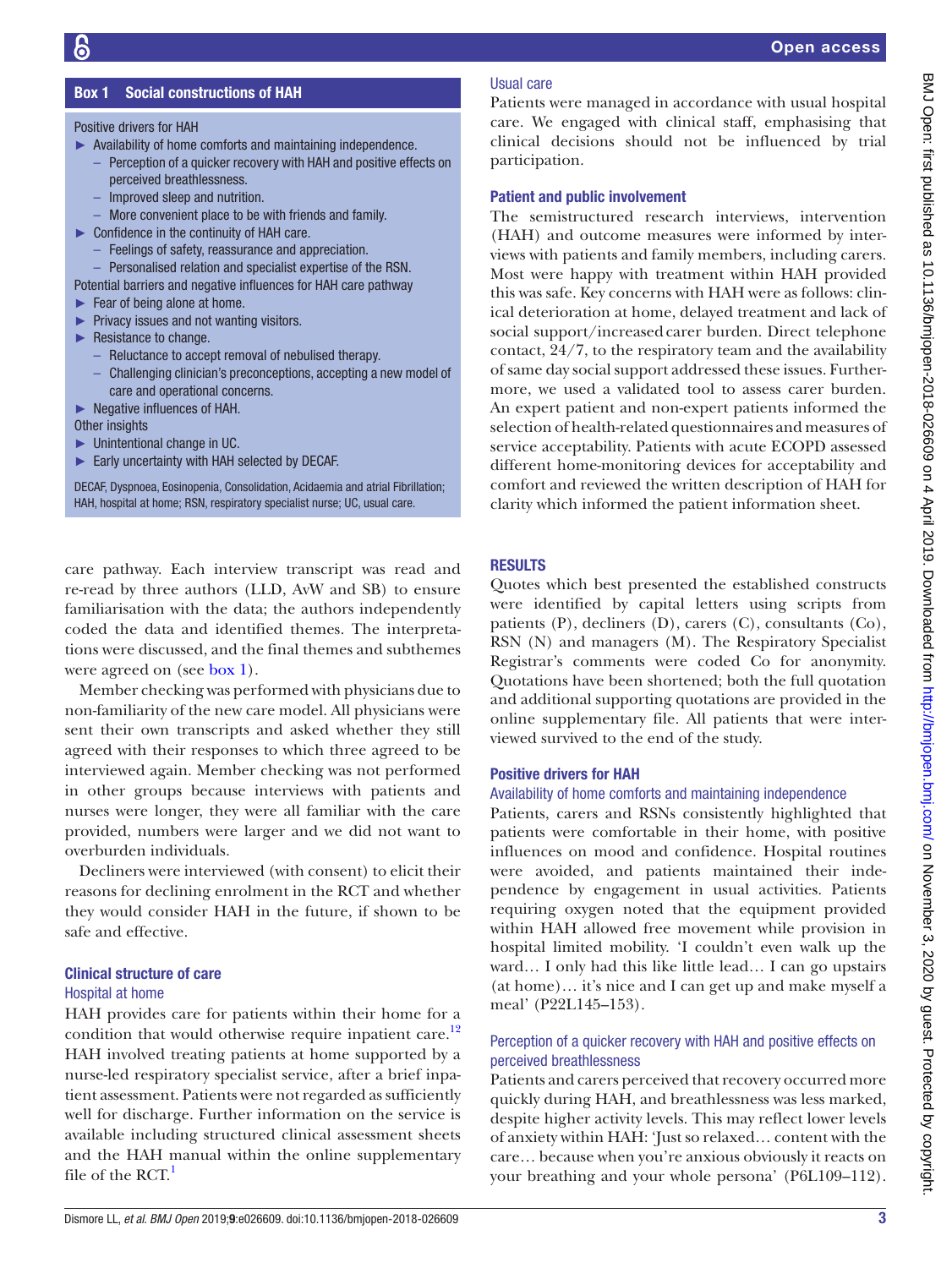Compared with UC, delays in obtaining reliever therapy were also avoided within HAH.

#### Improved sleep and nutrition

Patients reported sleep disruption in UC related to disturbances from other patients, nurses obtaining regular observations and new admissions while those who experienced HAH reported improved sleep: 'There's no bed like your own bed' (N19L129).

Opinions were diverse concerning nutrition although most favoured HAH. '(I) liked hospital food and ate more in hospital than at home' (P10L97) and, 'You don't eat the same in hospital for a start' (P1L18).

#### More convenient place to be with friends and family

Home is more convenient and saves time and money for family and friends. Travel, car parking, work absences, childcare issues, restrictive visiting hours and hospital TV costs are avoided. 'It's easier for my family to visit… getting cars parked… when they have been to work all day by the time they get the hospital it's time to come home' (P22L21–24).

A key benefit of HAH was increased time with grandchildren: 'When I'm in hospital I don't see the grandchildren. I've got six… and three of them live next door and they're here every single day. When I'm not here they do cry; they get really upset' (P13L167–169).

Carers reported that providing care at home was less disruptive, by avoiding hospital visits which take more time and organisation: 'It's better my husband being at home… instead of… going back and forward to the hospitals and especially with being a carer looking after two children' (P17 L537– 548).

## Confidence in the continuity of HAH care

#### Feelings of safety, reassurance and appreciation

Patients felt safe and reassured during HAH due to daily visits from the RSNs, the 24-hour telephone support line, confidence in the HAH clinical team and the availability of emergency services if return to hospital was needed. The evening phone call (9 pm) was reassuring to those patients living alone: 'I had confidence in the team that came out… they all seemed to me to be very well trained and put me at ease' (P1L71–74) and 'If they thought you needed a doctor or the hospital they would phone an ambulance straight away' (P12L320–327).

Most patients were not unduly concerned about potential delays in being seen by a doctor/clinician in the event of deterioration. 'If your hospital at home, if you take really poorly yes you phone up… they will still be here as quick as they would if you were in a hospital' (P12L319–327).

Within HAH, patients appreciated the ability to take their medication at their usual time, with immediate access to reliever therapy.

## Personalised relation and specialist expertise of the RSN

Patients in HAH appreciated the better continuity in healthcare professionals compared with inpatient care and described the relationship with RSN as 'personal', 'individual' and 'one to one care'. Clinical assessments conducted at home provided privacy and were less rushed with 'time to develop rapport'. Patients valued the clear explanations provided by RSNs during HAH about all aspects of their care, including monitoring, investigations and management, commenting that this may be lacking in hospital.

Some patients experienced a lack of dignity and privacy during UC. 'A wash down behind the curtain, I was frightened, I was rushing' (P32L53–55). Patients in UC acknowledged time constraints as a barrier towards personalised care, which was also recognised by the RSNs.

Discharge from UC incurs delays due to waiting for medication, discharge letter and transport. Such concerns were not raised about transfer home under HAH or subsequent discharge.

## Potential barriers and negative influences for HAH care pathway

#### Fear of being alone at home

A common reason for declining participation in the RCT was fear of being alone when unwell, even when offered (same day) social support. The RSN stated that some patients were reluctant to accept social services because of perceived stigmatisation. 'The hours I would be on my own… say I got up to go the toilet and my legs went what do you do then if you can't breathe… you've got no phone at hand' (D1, P2L39–41) and 'They think if they've got a social worker or are involved with social services it's like they are labelled… they wouldn't realise they could just ring social services and ask for help' (N4L102–104).

Participants recognised there may be a longer delay getting help if they deteriorated at home compared with in-hospital care. 'Some people maybe prefer to be in a cocoon of a hospital environment; they maybe worry if something goes wrong someone's seconds away from them' (P1L226–229).

## Privacy issues and not wanting visitors

Other decliners referred to privacy issues. 'I thought people coming to my house, I cannot… I'm frightened that it wouldn't be tidy' (D3L4–7). For some, personal circumstances affected participation: 'My husband and I are divorcing and my house just having been sold the atmosphere at home wouldn't be conducive in recuperating… but in the future… I would very much like to be involved' (D9L14–21).

## Resistance to change

## Reluctance to accept removal of nebulised therapy

During HAH, patients received similar treatment to those within UC, including controlled oxygen therapy, nebulised bronchodilators and intravenous medications if required. Patients reported that nebulised bronchodilators helped chest clearance as well as relieving breathlessness. Patients in HAH were more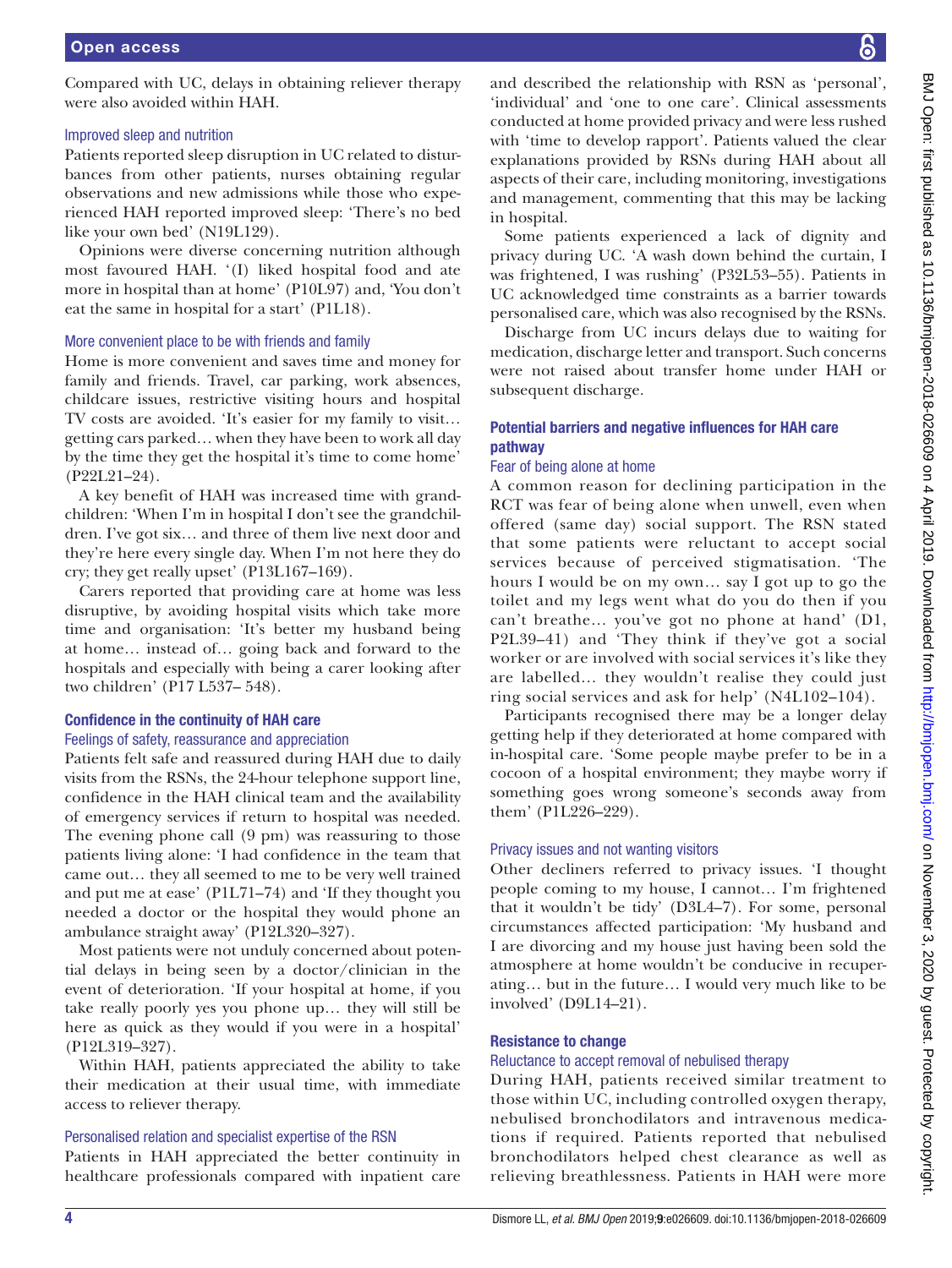likely to object to the removal of nebulised therapy than controlled oxygen. Similar objections were not raised to the same extent in UC. The challenge for the RSN was to reassure patients that such interventions were usually not required long term. 'I think a lot of them have the misconception that if they have a nebuliser they are better… Your inhalers are far better more practical' (N3L222–229).

# Challenging clinicians' preconceptions, accepting a new model of care and operational concerns

Physicians' preconceptions included the view that hospital care provides respite for carers and ensures patients feel safer.'The patient themselves may not be ready for it… I think they need to stay in hospital where they feel safer not because it is safer but basically they feel safer and also it gives a break (to) their carer' (Co2 L53–66). Another physician disagreed, stating 'That's kind of often how people view patients with COPD that they want to come to hospital but actually it's not true' (Co3 L198–201).

Operational concerns included keeping medical records in a patient's home and the inability to capture activity within current payment systems. 'Our work in trying to get the centre to change the way… we can record the data for hospital at home patients… perhaps by us doing that it would make it easier for other trusts to go down the hospital home route in the future' (M1L149– 153) and 'If we are employing consultants, junior doctors, respiratory nurses, specialists nurses… and we are not having the patient in hospital so we are not getting the tariff for that… somebody has to pay the wage bill… and it's about understanding that payment mechanism… then that becomes a lot easier for everybody because that is the kind of thing that will stop people moving forward' (M17L183–193).

A different model of care requires adjustment. The RSNs advised that their confidence increased with experience of delivering HAH while patients mentioned that the quality of the service was dependent on the skill of the attending RSN. This highlights the importance of adequate training and support. 'The only concern I would have is that hospital at home is only as good as the nurses you've got on' (P12L336–337).

## Negative influences of HAH

Patients felt less inclined to smoke in hospital. 'When I'm in hospital… I don't think about smoking whatsoever where… at home I do' (P14L273–276).

The hospital ward is an opportunity to establish new friendships that may continue postdischarge and patients were concerned that their relatives might be frightened seeing/knowing that they are unwell at home. 'I've made some nice friends… still ring them… It was nice' (P22L497–505). 'It's frightening for them to see when you're not well it's not nice for my husband to sit and watch us when I'm bad' (P25L220–222).

#### Other insights Unintentional change in UC

Despite efforts to ensure UC was not influenced by trial participation, patients were discharged home earlier than expected. Factors include physician awareness of low risk of death by DECAF, pressure from patients who were disappointed with allocation to UC and pressure from operational service managers. 'There's much more emphasis on getting people home early… the people who we aren't (treating) in the hospital at home I think people are now more likely to send them home a lot earlier' (Co3 L120–126).

# Early uncertainty with HAH selected by DECAF

Initially, some physicians expressed concern that, in their judgement, true risk for an individual patient was underestimated by DECAF. This led to delays in return home, which on occasion was unsettling for patients: 'They have certain reservations, so you've got that conflict between their clinical impression and the predictive score… the simple score almost always outperforms clinical judgement, but clinicians don't like to think that's true' (Co18L40–52). With experience, physicians became more confident using DECAF and the safety within HAH model of care: 'As you get evidence suggesting it works and it's safe you're more confident in doing it' (Co6L154– 155). This was reflected in the wider HAH population as delayed return home was primarily an issue at the start of the trial.

I think part of the main advantage from my point of view is making me more aware of the safety of the DECAF score and the ability that people can be treated out of the hospital… whether that's because of the hospital at home trial or… because of the gradual change in practice because of the DECAF score I'm not sure. (Co6L99–103)

# **Carers**

In the RCT, 23 carers in HAH and 18 carers in UC completed Zarit Burden Interviews, including 13 of 15 carers participating in this embedded qualitative study. Higher scores show higher levels of care burden. Baseline scores were similar in UC and HAH, but at 14 and 90 days scores were lower in HAH ([table](#page-5-0) 2).

The percentage of patients with no change or an improvement in carer burden scores was higher in HAH, although this could be a chance finding.

# **DISCUSSION**

We interviewed 89 participants including patients, carers and healthcare professionals to inform implementation of our HAH model. While our RCT provides the justification for the implementation of HAH regarding cost and clinical outcome, this qualitative study identifies the human and organisational factors that will influence its successful implementation. Positive drivers included the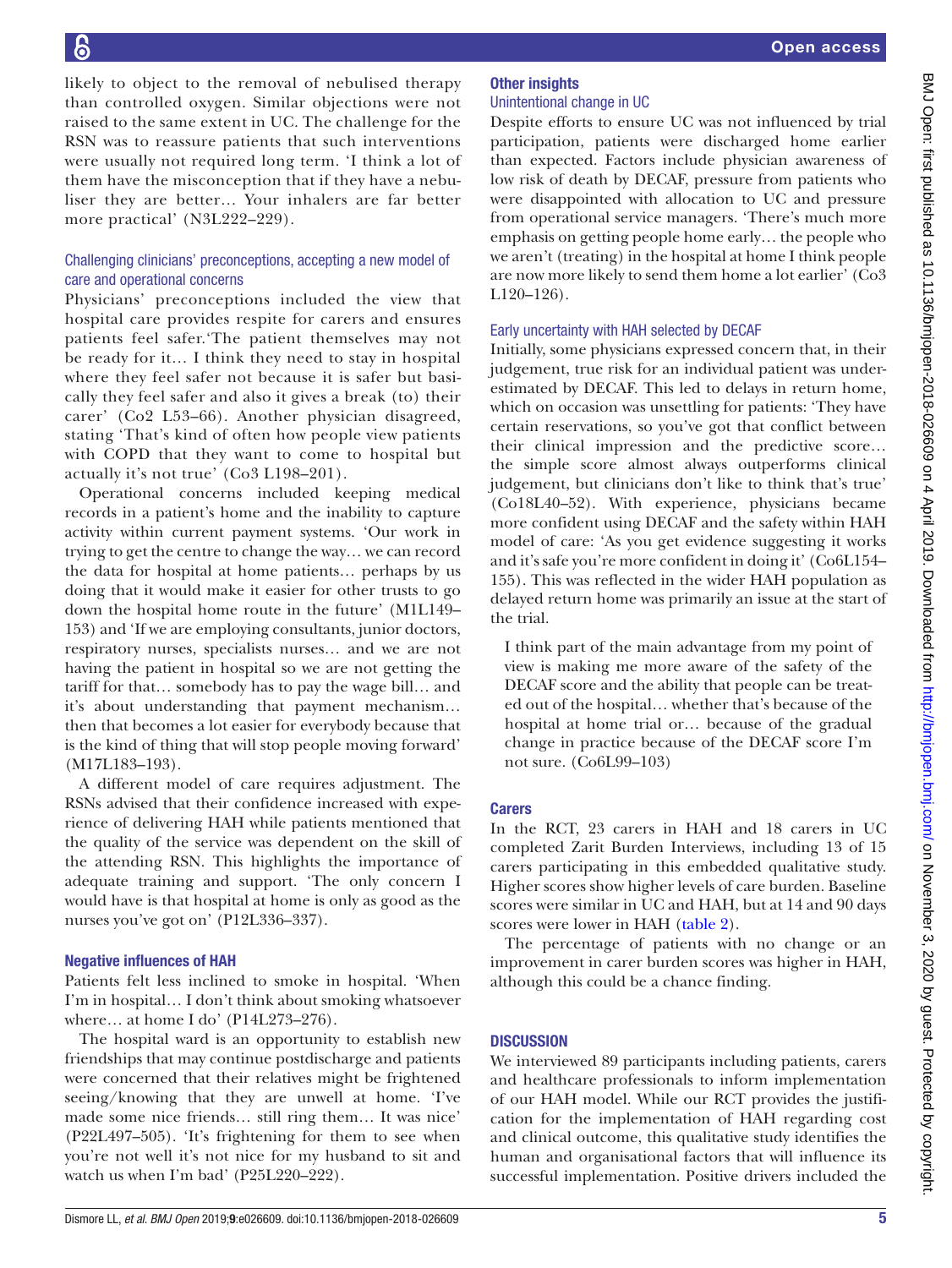<span id="page-5-0"></span>

| Zarit Burden scores in carers<br>Table 2 |            |          |              |                                       |                |  |  |  |
|------------------------------------------|------------|----------|--------------|---------------------------------------|----------------|--|--|--|
|                                          |            | Count, n | Median (IQR) | % Improved or same<br>versus baseline | <b>Missing</b> |  |  |  |
| Zarit Burden 0 day                       | UC.        | 18       | 18 (10-29)   | Ref                                   |                |  |  |  |
|                                          | <b>HAH</b> | 23       | $16(10-30)$  | Ref                                   | 0              |  |  |  |
| Zarit Burden 14 day                      | UC.        | 18       | $23(16-32)$  | 35.7                                  | 3              |  |  |  |
|                                          | <b>HAH</b> | 23       | $13(8-31)$   | 57.9                                  | 4              |  |  |  |
| Zarit Burden 90 day                      | <b>UC</b>  | 18       | $25(13-35)$  | 16.7                                  | 5              |  |  |  |
|                                          | <b>HAH</b> | 23       | 14.5 (10-36) | 27.8                                  | 5              |  |  |  |
| HAH, hospital at home; UC, usual care.   |            |          |              |                                       |                |  |  |  |
|                                          |            |          |              |                                       |                |  |  |  |
|                                          |            |          |              |                                       |                |  |  |  |

following: greater independence and freedom; the maintenance of usual activities and perceived shorter recovery time; the maintenance of contact with friends and family (especially grandchildren); better sleep and more time spent with an expert healthcare professional. Reported barriers from patients included being alone at night and having 'strangers' visiting the home. Of note, some of these barriers, such as those relating to privacy and not wanting visitors, may be less of an issue at institutions which already have ESD.

Early concerns from some physicians and RSNs diminished with experience of successful delivery of this model of care. Two patients that were allocated to HAH were kept in hospital at the consultant's discretion; this occurred in the first quarter of the study. Managers highlighted the inability for HAH activity to be captured within current payment systems. Hospitals planning to implement HAH selected by DECAF should pre-emptively address these issues. Compared with ESD, patients within HAH have higher clinical needs. Respiratory and Emergency Care Physicians require education, particularly highlighting the reliability of the DECAF score. RSNs delivering care at home require additional clinical training, consultant support and capacity to deliver the service. The HAH Manual and assessment sheets used within our service are available to facilitate this process. Of note, training costs were included in the health economic analysis, which showed that this model of care is cost-effective. Maintaining clinical documents in a patient's home should be supported by local agreement and patient consent.

The study has several key strengths. We used a qualitative approach with semistructured interviews to explore the issues around HAH for those involved in the service.<sup>13</sup> We performed a large number of interviews using purposeful sampling of patients to ensure both a wide range of participants and perspectives.<sup>14</sup> Not only were the experiences of patients and carers explored, but operational concerns from managers and clinicians were identified. Of note, we interviewed patients who declined involvement in the trial: this is a group rarely included in such studies. The study sites had no HAH service prior to the RCT, so the emergent themes relate to HAH as a new service. This supports the transferability of our results to other institutions which lack this

service. Finally, the views of carers were triangulated with the Zarit Burden Interview.

The study has several limitations. As with all qualitative research, it is impossible to fully remove observer bias. To minimise this risk, interviews were performed by a female trained health psychologist who was separate from the clinical team and had no previous experience or knowledge in the design of the HAH care pathway, and three individuals independently performed analyses of the data to increase trust-worthiness and inter-rated reliability. Certain aspects, such as operational concerns, may only apply to the UK healthcare system. While the inclusion of interviewed personal was large and broad, other members of the multidisciplinary team such as physiotherapists may have provided useful insights. Finally, there is a risk of social desirability bias, in that interviewees may tell us what they think we want to hear. This was minimised by the interviewer emphasising that they were not involved in clinical care and that frank discourse would help develop the service.

Previous RCTs of domiciliary treatment for patients with ECOPD had more exclusion criteria than our RCT, and mostly were of ESD rather than HAH.<sup>15</sup> Our RCT included patients typically deemed too unwell for home treatment in earlier studies, such as those with pneumonic ECOPD. Perceived risk remains a key factor for engagement, particularly during the early phase of service introduction, which will be important to address during educational sessions. In the DECAF study cohorts, 1266 of 2645 patients were DECAF 0–1 (low risk), and risk of death remained low regardless of the index scoring. In the HoT DECAF RCT, there were no acute deaths.<sup>1</sup> This is also in line with patient and carer perceptions in other trials. In a study of elderly patients, which included patients with ECOPD, substitutive HAH was reported as being safe by family and carers. $16$  Similar findings were shown in a study of six patients with ECOPD.[17](#page-7-2) In our study, patients and carers reported that HAH was safe, noting confidence in the clinical team and the availability of  $24/7$  telephone support, with return to hospital if required.

Five of thirteen patients who declined enrolment in the RCT reported fear of being home alone due to breathlessness, anxiety and/or problems coping at home. Three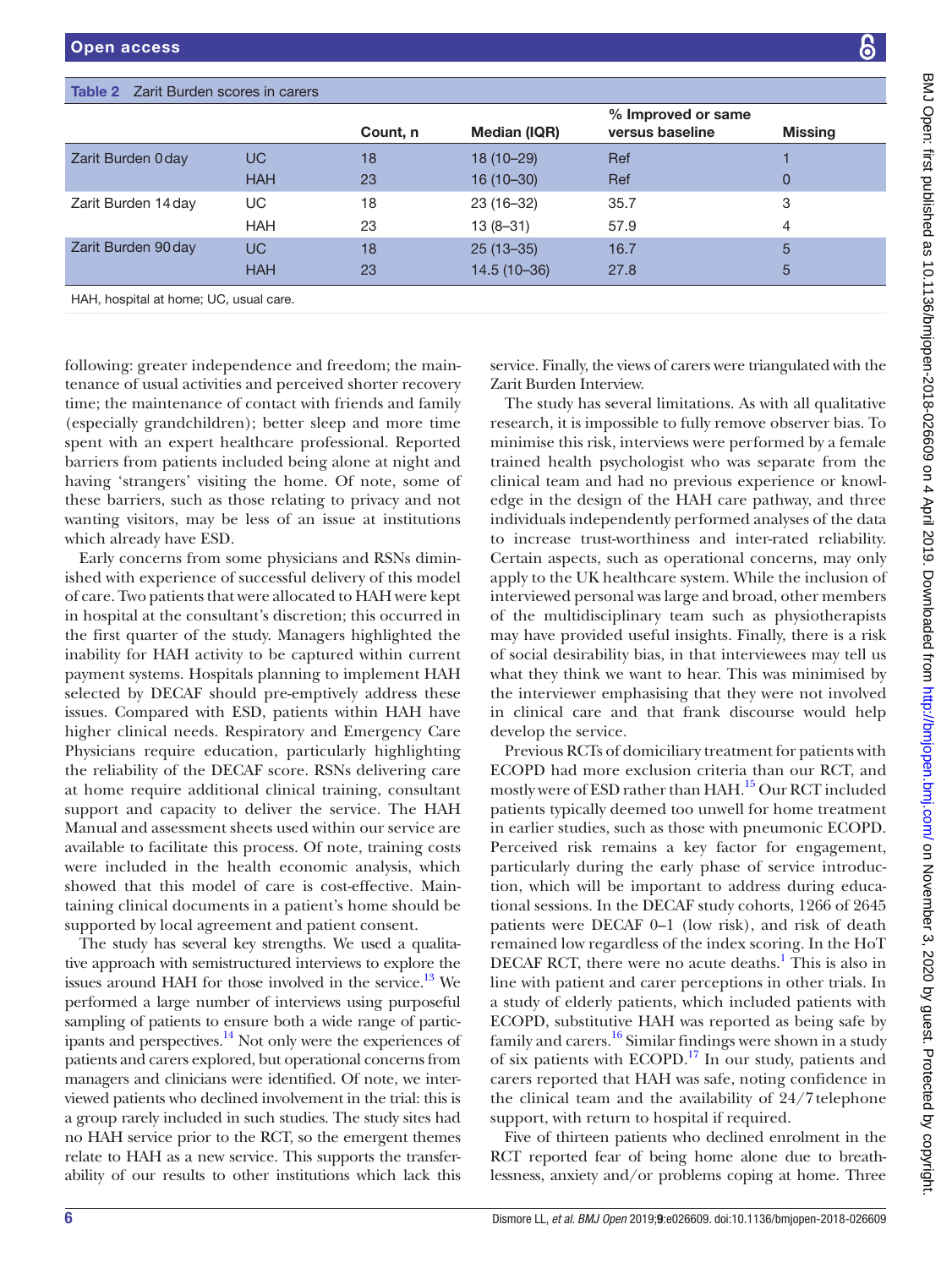patients regretted not enrolling, and three declined partly because of unwell family members in the home. Despite the high rates of pneumonia and comorbidity, overall healthcare professionals were satisfied that the DECAF score selected low-risk patients suitable for HAH. In the whole HAH population (n=60), there were only three instances of discordance between clinician judgement and the DECAF score leading to patients randomised to HAH receiving UC, all of whom survived for 90 days follow-up.

Carers of patients with COPD are at risk of various psychological health problems, such as anxiety and depression; partners of patients with COPD are typically elderly with their own health problems.<sup>18</sup> Utens and others looked at carer strain in an RCT of ESD compared with UC, and showed no difference in the caregiver strain index between allocation groups.<sup>19</sup> Given the higher treatment needs of patients in HAH, we anticipated that the carers of patients treated with HAH would report increased carer burden. However, carers reported that inpatient stay was more disruptive than HAH, both in terms of time and cost. This was supported by the Zarit Burden Interview scores, which showed that the median carer burden scores were numerically lower with HAH than UC, though this could have been a chance finding. While patients may express a fear of being or becoming a burden on their carers at the end of life, $20$  this was not reported in any of the interviews with patients in the context of HAH for an acute exacerbation.

HAH selected by DECAF allows the inclusion of more patients than existing models, is preferred to inpatient care by most patients and their families and is considered to be safe. HAH and the associated care were valued by many patients, in particularly with regards to continuity of care and in maintaining individuals' independence. Following this study, HAH has been commissioned as a service for all patients with low-risk ECOPD. The results of this study, both in terms of potential drivers and barriers, are important areas of discussion when offering HAH to patients.

#### Author affiliations

<sup>1</sup>Department of Research and Development, Northumbria Healthcare NHS Foundation Trust, North Shields, UK

<sup>2</sup>School of Social Sciences, Humanities and Law, Teesside University, Middlesbrough, UK

<sup>3</sup>Respiratory Medicine, Northumbria Healthcare NHS Foundation Trust, North Shields, UK

<sup>4</sup>Institute of Cellular Medicine, Newcastle University, Newcastle Upon Tyne, UK

Acknowledgements We thank Teresa Gibson for her input to the trial management group as an expert patient, the members of the Data Monitoring Committee (Robert Angus, Rodney Hughes, Nick S Hopkinson and Niall Anderson) and the Trial Steering Committee (Nicholas Hart, Jennifer Quint, Jadwiga Wedzicha, Patrick Murphy, Robert Rutherford). We thank Tracey Finch for her input in the initial draft of the project. We are grateful to all interviewees for their time and candour.

Contributors SB conceived the study and was chief investigator with overall responsibility for the management of the study. SB, AvW and CE were responsible for the original design and protocol, and obtaining funding. JG contributed to the study design methodology. LLD and CE recruited patients to the study. LLD performed all interviews and transcripts. SB, AvW and LLD analysed all transcripts for themes. CE performed statistical analyses. LLD and AvW wrote the first draft of the manuscript. JG provided a critical review for important intellectual content.

All authors were involved in the final version of the manuscript and approved the manuscript for publication.

Funding NIHR Research for Patient Benefit and Northumbria Healthcare NHS Foundation Trust Teaching and Research Fellowship programmes.

Disclaimer The views expressed are those of the authors and not necessarily those of the NHS, the NIHR or the Department of Health.

Competing interests SCB reports grants from NIHR: Research for Patient Benefit programme, during the conduct of the study; HTA funding, grants from Philips Respironics, grants from Pzifer Open Air, personal fees from Pzifer and AztraZeneca outside the submitted work. AvW reports grants from NIHR: Research for Patient Benefit programme, during the conduct of the study.

Patient consent for publication Not required.

Ethics approval Ethics approval was provided by NRES Committee North East Sunderland (3/NE/0275). All participants gave informed consent before taking part in the study.

Provenance and peer review Not commissioned; externally peer reviewed.

Data sharing statement The data are anonymised transcripts and are available upon reasonable request by emailing Lorelle.Dismore@northumbria-healthcare. nhs.uk. However, additional supporting quotes for the identified themes can be found in the supplementary information.

Open access This is an open access article distributed in accordance with the Creative Commons Attribution 4.0 Unported (CC BY 4.0) license, which permits others to copy, redistribute, remix, transform and build upon this work for any purpose, provided the original work is properly cited, a link to the licence is given, and indication of whether changes were made. See: [https://creativecommons.org/](https://creativecommons.org/licenses/by/4.0/) [licenses/by/4.0/](https://creativecommons.org/licenses/by/4.0/).

#### **REFERENCES**

- <span id="page-6-0"></span>1. Echevarria C, Gray J, Hartley T, *et al*. Home treatment of COPD exacerbation selected by DECAF score: a non-inferiority, randomised controlled trial and economic evaluation. *[Thorax](http://dx.doi.org/10.1136/thoraxjnl-2017-211197)* 2018;73:713–22.
- <span id="page-6-1"></span>2. Steer J, Gibson J, Bourke SC. The DECAF Score: predicting hospital mortality in exacerbations of chronic obstructive pulmonary disease. *[Thorax](http://dx.doi.org/10.1136/thoraxjnl-2012-202103)* 2012;67:970–6.
- 3. Echevarria C, Steer J, Heslop-Marshall K, *et al*. Validation of the DECAF score to predict hospital mortality in acute exacerbations of COPD. *[Thorax](http://dx.doi.org/10.1136/thoraxjnl-2015-207775)* 2016;71:133–40.
- <span id="page-6-2"></span>4. British Thoracic Society. *The burden of lung disease: a statistical report from the British Thoracic Society*. 2nd edn. London: British Thoracic Society, 2006. [https://www.brit-thoracic.org.uk/document](https://www.brit-thoracic.org.uk/document-library/delivery-of-respiratory-care/burden-of-lung-disease/burden-of-lung-disease-2006/)[library/delivery-of-respiratory-care/burden-of-lung-disease/burden](https://www.brit-thoracic.org.uk/document-library/delivery-of-respiratory-care/burden-of-lung-disease/burden-of-lung-disease-2006/)[of-lung-disease-2006/](https://www.brit-thoracic.org.uk/document-library/delivery-of-respiratory-care/burden-of-lung-disease/burden-of-lung-disease-2006/)
- 5. Seemungal TA, Donaldson GC, Paul EA, *et al*. Effect of exacerbation on quality of life in patients with chronic obstructive pulmonary disease. *[Am J Respir Crit Care Med](http://dx.doi.org/10.1164/ajrccm.157.5.9709032)* 1998;157:1418–22.
- 6. Vestbo J, Hurd SS, Agustí AG, *et al*. Global strategy for the diagnosis, management, and prevention of chronic obstructive pulmonary disease: GOLD executive summary. *[Am J Respir Crit Care](http://dx.doi.org/10.1164/rccm.201204-0596PP)  [Med](http://dx.doi.org/10.1164/rccm.201204-0596PP)* 2013;187:347–65.
- <span id="page-6-3"></span>7. National Institute for Health and Care Excellence. *Chronic obstructive pulmonary disease in over 16s: diagnosis and management*. England: NICE, 2010.
- <span id="page-6-4"></span>8. NHS England, Public Health England, Health Education England, Monitor, Care Quality Commission, NHS Trust Development Authority Five Year Forward View, 2014.[https://www.england.nhs.uk/wp](https://www.england.nhs.uk/wp-content/uploads/2014/10/5yfv-web.pdf)[content/uploads/2014/10/5yfv-web.pdf](https://www.england.nhs.uk/wp-content/uploads/2014/10/5yfv-web.pdf)
- <span id="page-6-5"></span>9. Campbell M, Fitzpatrick R, Haines A, *et al*. Framework for design and evaluation of complex interventions to improve health. *[BMJ](http://www.ncbi.nlm.nih.gov/pubmed/10987780)* 2000;321:694–6.
- 10. Bradley F, Wiles R, Kinmonth AL, *et al*. Development and evaluation of complex interventions in health services research: case study of the Southampton heart integrated care project (SHIP). The SHIP Collaborative Group. *[BMJ](http://www.ncbi.nlm.nih.gov/pubmed/10074018)* 1999;318:711–5.
- <span id="page-6-6"></span>11. Dismore L, Van Wersch A, Swainston K. Social constructions of the male contraception pill: When are we going to break the vicious circle? *[J Health Psychol](http://dx.doi.org/10.1177/1359105314539528)* 2016;21:788–97.
- <span id="page-6-7"></span>12. Shepperd S, Iliffe S. Hospital at home versus in-patient hospital care. *[Cochrane Database Syst Rev](http://dx.doi.org/10.1002/14651858.CD000356.pub2)* 2005;20(3):CD000356.
- <span id="page-6-8"></span>13. Greenhalgh T, Taylor R. How to read a paper: papers that go beyond numbers (qualitative research). *BMJ* 1997;315:740–3.
- <span id="page-6-9"></span>14. Bryman A. *Social Research Methods*: Oxford University Press, 2008.